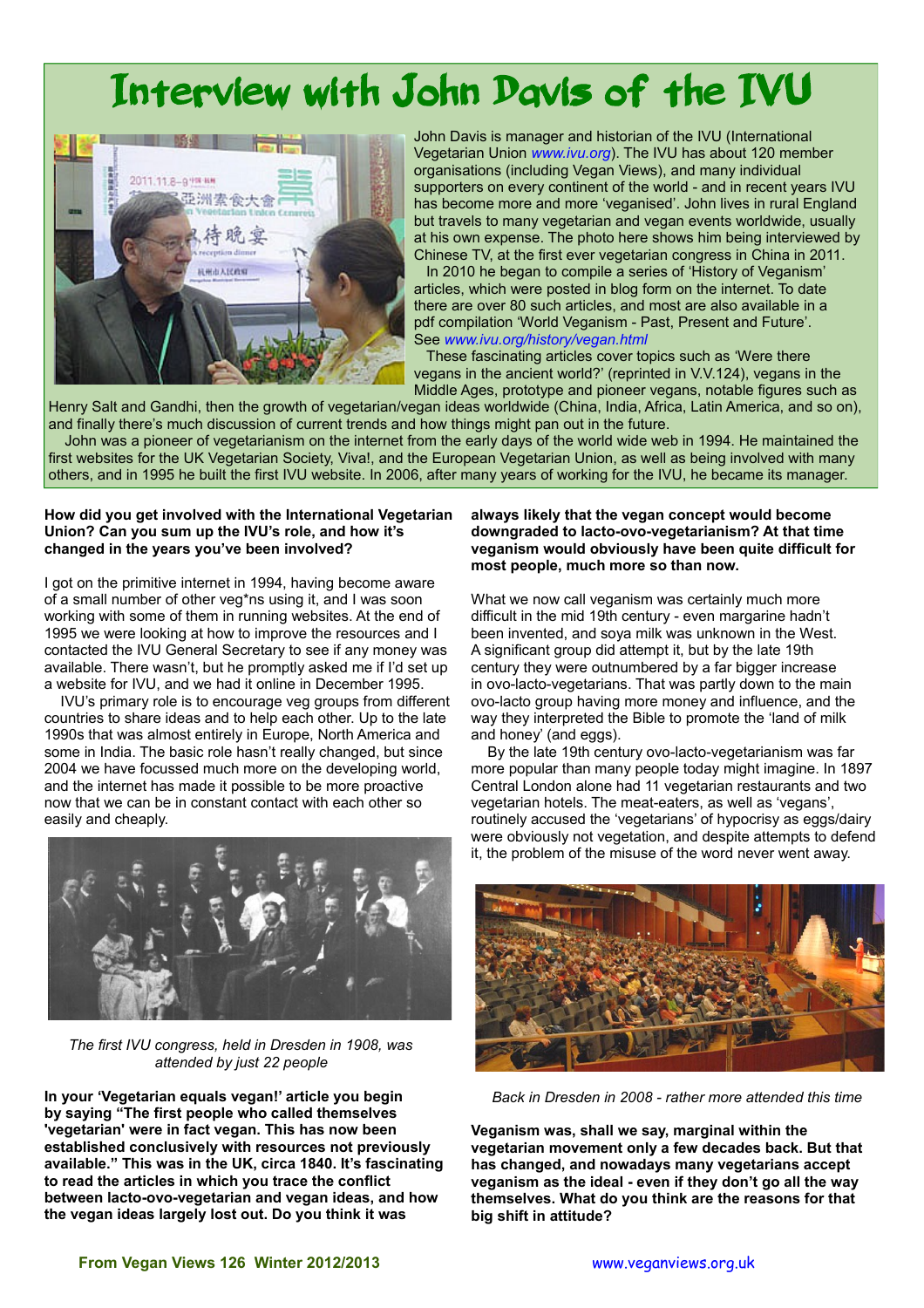The simple answer is the internet - and the Americans. Records on Google Books show that the word 'vegan', invented in 1944, was very little used for 50 years, then from 1995 it suddenly appeared in a lot more book titles, mostly cookbooks, as a result of publicity by prominent vegan websites. By 2011 there were more books with the word 'vegan' in the title than 'vegetarian'.

 This vast increase in easily available information does appear to have raised awareness of both a completely plant-food diet, and (ethical) veganism as an ideal, and a major increase in people at various points on the journey. Ovo-lacto-vegetarianism has become just one of many routes. How many go 'all the way' will largely depend how easy it is for them, and circumstances do vary enormously, especially in different countries.

 As Americans have always been more motivated by health, they have always had a stronger tradition of recognising that eggs/dairy are no better than meat in health terms, so have been more inclined towards a purely plant-food diet. Some, like Bill Clinton, occasionally add fish, but not eggs/dairy, giving a different route to the diet - but not necessarily vegan as they often exclude ethical values.

 As concerns about global warming grew, it was obvious that dairy cows produce the same methane as beef cattle. This combined with higher profile arguments online about the ethical implications of male calves and chicks. The internet has made it possible to make more people aware of all this than it ever was in print.

 Recent statistics suggest less than 1% of the UK population is vegan (some suggest 2% including those just adopting the plant-food diet). The latest USA survey gives 2% of 'selfdefined' vegans - inevitably including dietary only. The US population is about 300 million (five times the UK) and, even with the high proportion of diet-only in the USA, there would still appear to be more genuine (ethical) vegans in the US than anywhere else.

 There are now vegans, many of them organised, in most countries around the world, largely as a result of the spread of information through the internet, primarily from American websites.

**What sort of conditions do vegetarianism and veganism need in order to flourish? This is an interesting question to ask as we plot the progress of vegetarian/vegan ideas throughout history. Obviously societies ravaged by war, or where even human rights are little respected, are not promising in this respect. A sympathetic religion (eg Buddhism) helps a lot, but are there other factors?**

Most religions do not seem very sympathetic to veganism. In India vegans often get hostile receptions from some who see them as offending the sacred cow by refusing to drink milk.

 There are several Christian vegetarian societies around the world, but I've never heard of a Christian vegan society, just individuals. Buddhism varies enormously in different countries, but again where it is sympathetic it tends to be lacto-veg. However, the Jewish Vegetarians of North America are strongly plant-food-only and, as I understand it, from an ethical basis.

 Wars certainly have a hugely damaging impact. Before the First World War the vegetarian movement in Europe was almost as big as it is today, and with clear signs of moving towards veganism. The brutality of war seems to have destroyed most of the ethical values, and for millions it was just a case of eating anything they could get. Though ironically, research during both World Wars showed that the people were healthier when meat was rationed.

 Despite all the setbacks, equal respect for all human life has been making slow but steady progress over the last 200 years. Maybe that was needed before respect for non-human animals could expand further.

 The major recent growth factor has undoubtedly been ease of communications via the internet. Now isolated individuals can participate continuously in group discussions, and share information in any language. If a way of thinking is genuine then more and more will recognise it and come on board, provided they get to hear about it.

**In recent years the IVU has reached out far more to the developing countries. Let's take one example, Africa, where you might not expect vegetarian ideas to flourish too much - yet you've said that "Africans are developing new ideas that have lessons for all of us to follow". Have you been surprised by the growth of interest in vegetarianism (and veganism?) in places with very different cultures like Africa, Latin America, and Asia?**

We were frustrated for many years in trying to establish organised veg\*ism in Africa and elsewhere. There were always some local groups but they drifted in and out of contact.

 The key has always turned out to be finding one individual who can make things happen in the region. Progress in the developing world is only going to come from local people doing things in their own way. There is deep resentment to 'colonialism' and veg\*n 'missionaries'. People in developing countries are perfectly capable of organising themselves, and they are more appreciative than the rich world of the benefits that come from mutual support.

 IVU is now mostly led from the developing world. The chair of the International Council is in Brazil, with other prominent leaders in Indonesia, India, China, the Middle East and Africa and almost all of them vegan. They are very good at sharing resources and helping each other in ways that Europeans and North Americans often seem to have forgotten.



*Marching (with 'Be Vegan' banner) during a vegetarian congress in Ghana 2009*

**Looking forward now rather than back, one of the most interesting of your articles is the one on 'flexitarians and plantatarians' (a plantatarian, or simply plantarian, being someone who lives wholly on plant foods but may or may not share the ethical values of veganism).**

 **You suggest that fewer younger people, especially in developed countries, are adopting a traditional lacto (or ovo lacto) vegetarian diet, and are either choosing a flexitarian diet (with some but not all meals vegetarian) or else, at the other end of the scale, they are opting for veganism. How do you see this heading in the future?**

The surveys from the USA and the UK suggest a flat-line, or even a decline, in committed ovo-lacto-vegetarians over the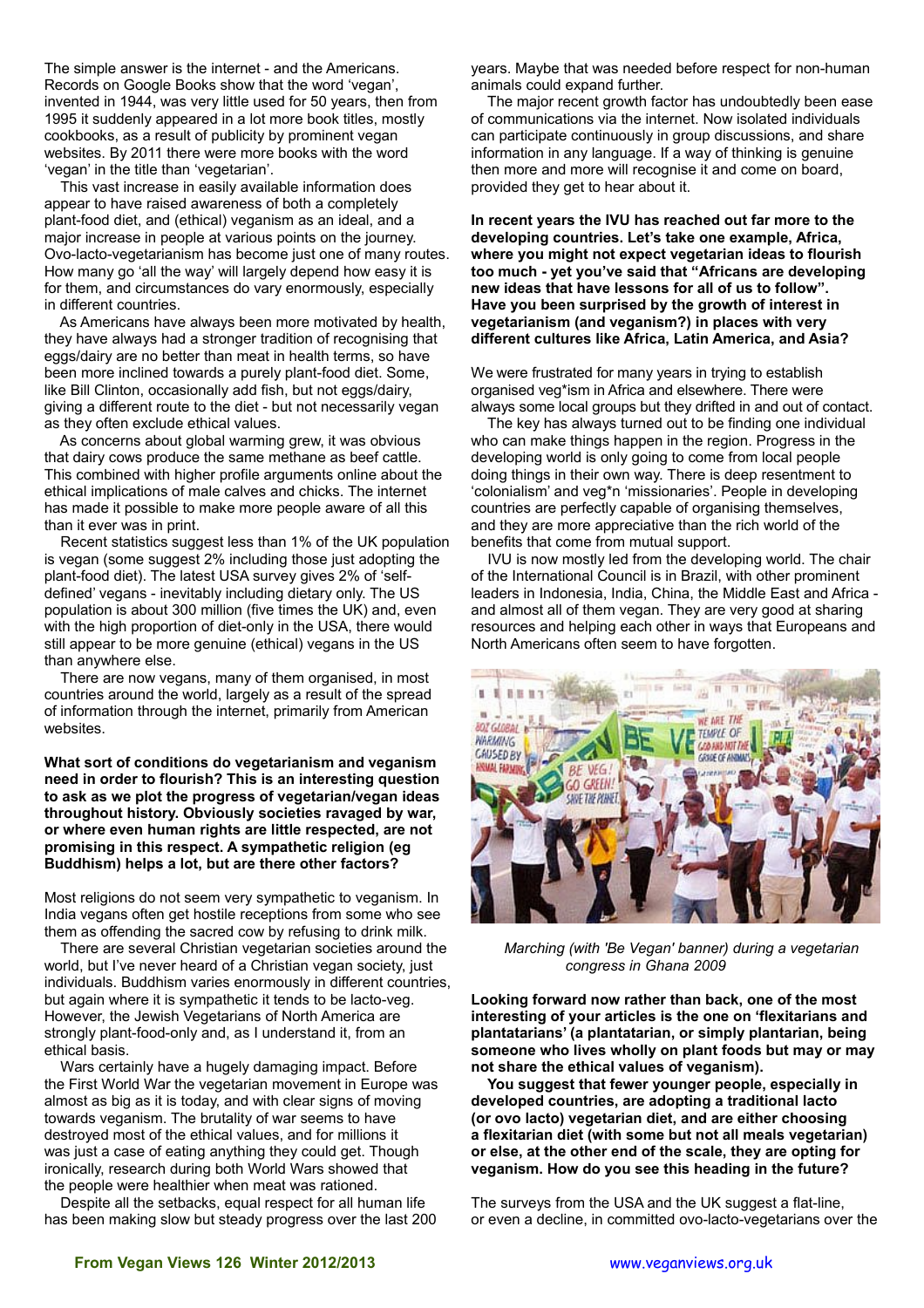last 20 years, and an increase in those only eating plant foods (variously known as non-dairy-vegetarians, total-vegetarians, plantatarians etc).

 Some surveys look at 'meat-reducers', increasingly known as flexitarians, and all seem to be showing huge increases in the number of people deliberately choosing some meat-free meals. The latest UK survey suggested 60% of the population now doing this.

 There is now considerable debate about how the committed vegans should respond - do we simply reject anyone who is not a perfect vegan? Or do we actively promote the idea of meat reduction in the hope that the reduction will continue to eventual zero? Whatever approach vegan individuals or groups choose, all the signs are that the meat-reduction movement will continue to expand.

**You've stated that veganism is not just about food, that it's an ethical position which rejects any use of animals and that ideally a 'vegetarian' would be someone who just eats plants, while a 'vegan' would mean someone living an animal-respecting ethical lifestyle, which included a vegetarian diet.**

 **But that change in terminology isn't of course likely to happen any time soon. You've argued that right now we're in need of a word between ovo lacto vegetarian and vegan, and various terms crop up in your articles such as pure or total vegetarian, and plantatarian/plantarian. Having all these terms can be confusing. Are any of them in wide use or likely to be?**

Changing the common usage of words is not something any of us can control, especially as the meanings vary considerably in different countries. For me it is just a case of trying to provoke some discussion and see what happens. There are many other people with similar concerns, and promoting their own preferences. As always the internet is making it so much easier to do this, and potentially meanings could shift more quickly than was possible in the past.

 'Flexitarian' is a good example of a word that took off very quickly. It will be interesting to see what happens over the next few years, if enough people join in then we could get some momentum going.



*John Davis (2nd left) at an international veg fair in China in 2009. Susianto Tseng (IVU Asia-Pacific co-ordinator from Indonesia) is on the far left.*

**In Vegan Views 125 (p.8) Edward Immel wrote about the shifting meaning of the word 'vegan' and expressed concern that, especially in the USA, a number of people**  **are calling themselves vegan who really aren't, and that "veganism is being reduced to a plant-based diet and not a very consistent one". Do you share that concern, and is what is happening in the USA likely to happen in the UK and elsewhere too?**

I think the problem was always there, just that there are a lot more people calling themselves 'vegan' now, especially in the USA. When the word 'vegan' was invented in the UK in 1944 it was specifically used to replace 'non-dairy-vegetarian', and really did just refer to food, even though the founders were all ethically motivated. The Vegan Society clarified its rules and definition in 1951, but by that time there was already another vegan society in California, from 1948, and the leaders of that appear to have been primarily health motivated. So some confusion was there right at the beginning.

 I do share Edward Immel's concern but all we can do is keep raising the problem. There are some prominent Americans now deciding not to call themselves vegan, just referring to eating a 'plant-based diet' ('plant-strong' is going around too).

 It is difficult for us to avoid misusing the word 'vegan' for example we routinely state that all food at IVU events is vegan - but what we really mean is that it will all be plant food. If veganism is a set of ethical values then food cannot be vegan, it is just plants; only people can be ethical, so only people can be vegan.

 One alternative is to move the label onto the meat-eaters, with terms such as 'carnist' and 'carnism' gaining interest. Some of us would prefer to promote the idea that we are the normal ones, and that those abusing animals in any way should be labelled, not us.

**It seems that the number of committed and consistent vegetarians and vegans, although growing, is still relatively low. You've commented about personality types and you wrote that "It seems that only a small percentage of the population have the type of personality that prefers a total commitment to whatever cause they are promoting. It works the same in politics and religion as it does in veg\*ism".**

 **If that's right, what can we expect as time goes on? Would veganism have to become so easy (and cheap) for the public at large to embrace it? Perhaps it will have to be something like lab-grown or 'in vitro' meat that changes everything for the better, rather than ethics?**

It could be just that meat becomes more expensive and less sustainable, especially as the developing world tries to copy the West. For many that could make plant-food a more attractive option than increasingly industrialised meat production, and we are seeing a significant increase in meateaters concerned about factory farming. If they all tried to change to free-range-organic meat it would be impossible to supply enough for seven billion people.

 The various forms of fake meat are popular with the food industry because they can make more profit from any sort of processed food than they can from fresh fruit and vegetables. Potentially, fake meat is also more profitable than all the hassle of managing livestock; so, we are likely to see more and more of that being advertised.

 As for lab-grown 'in vitro' flesh - personally I can't imagine wanting to eat it, but there are millions, even billions, of people who just want cheap meat and don't much care where it comes from. If lab flesh can be produced more cheaply and more profitably than factory farmed meat, then it could have a major impact on that sector of the market, so I wouldn't expect too much campaigning against it. Whether lab flesh is ever recognised as 'vegetarian/vegan' remains to be seen. Maybe